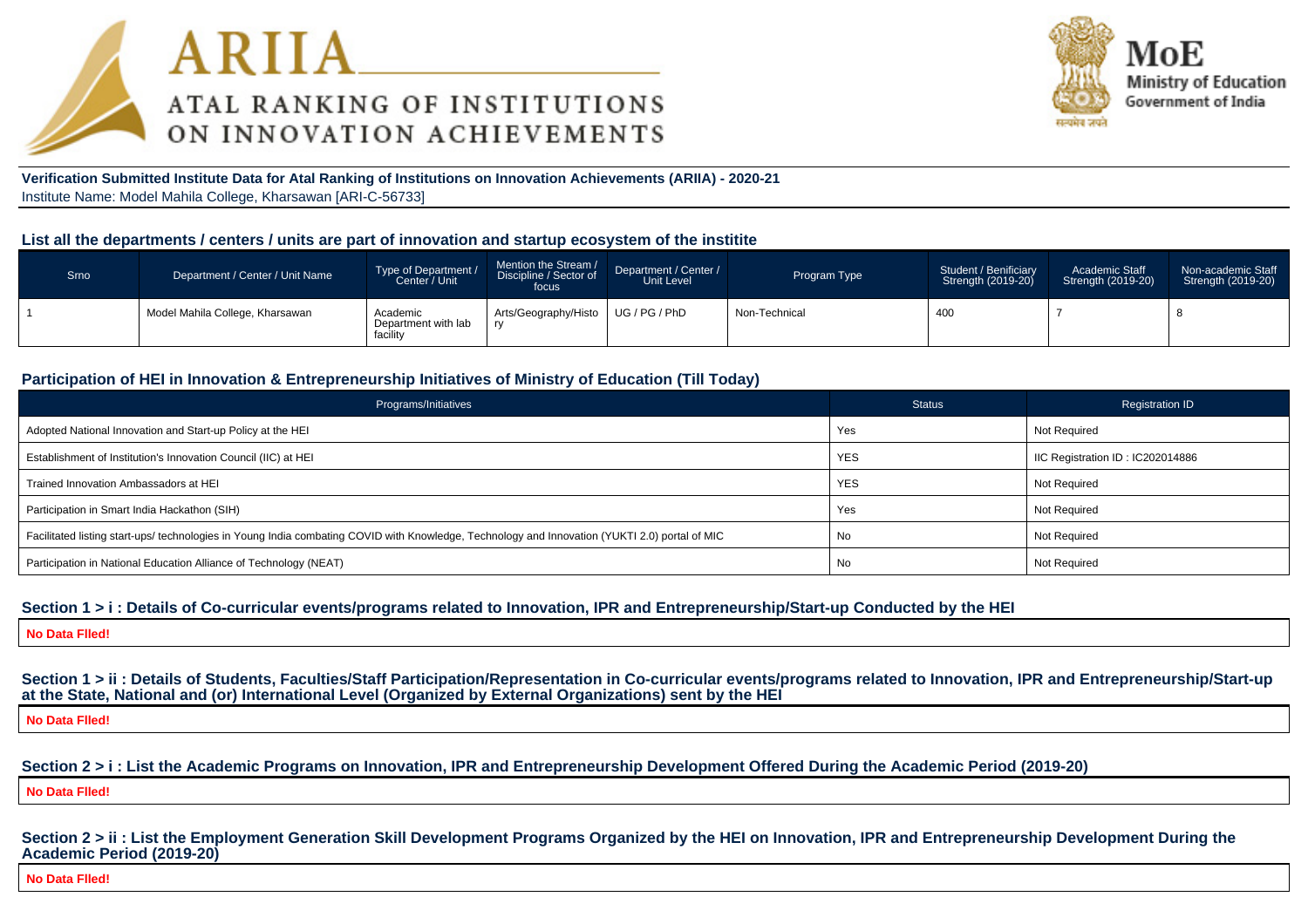**Section 2 > iii : List the Full Time Faculties had with a Degree (UG/PG/PhD) in Innovation/IPR/Entrepreneurship and (or) Received Specialized Training program of I&E, IPR(MDP, EDP, FDP, Short-term Certificate Course, of minimum 30 hours Duration) conducted by various State, Central Govt. agencies, and Knowledge Agencies in theAcademic Period (2019-20)**

**No Data Flled!**

**Section 3 > i : List Idea/Innovation Centric Student Clubs Are Functional at the HEI with Access to Co-working Space/Work-stations for Students with Facilities &Equipment Available to promote and Support Innovation, Entrepreneurship and IPR Activities in Campus**

**No Data Flled!**

Section 3 > ii > a : List the Pre-Incubation Facility (Tinkering Lab/Makers' Space/Design Centre/New Gen IEDC/IEDC/EDC/Innovation Centre/Startup Cell) (>= 600 Sq. Ft. **Floor Area)**

**No Data Flled!**

**Section 3 > ii > b : List the Centre of Excellence (CoE) Facilities with Advance Tools and Equipment at the HEI (>= 1000 Sq. Ft. Floor Area)**

**No Data Flled!**

**Section 3 > ii > c : List the Incubation Facilities at the HEI (>= 1500 Sq. Ft. Floor Area)**

**No Data Flled!**

**Section 3 > ii > d : List the Innovation Park/Research Park Facilities at the HEI (>= 5000 Sq. Ft. Floor Area)**

**No Data Flled!**

**Section 3 > ii > e : List the IPR Cell/Technology Transfer Centre Facilities at the HEI**

**No Data Flled!**

**Section 3 > iii > a : Provide detail list of Faculties as Mentor to help Ideas/Innovations/Startups**

**No Data Flled!**

**Section 3 > iii > b : Provide detail list of External Experts/Agencies engaged as Mentor to help Ideas/Innovations/Startups**

**No Data Flled!**

**Section 4 : List all the Innovations Generated Developed, Completed and Implemented in Ground with Support of Pre-incubation & Incubation facilities at the HEI andRecognitions Received**

**No Data Flled!**

**Section 5 : List all the Ventures/Startups/SME Units Established with Support of Pre-incubation & Incubation facilities at the HEI**

**No Data Flled!**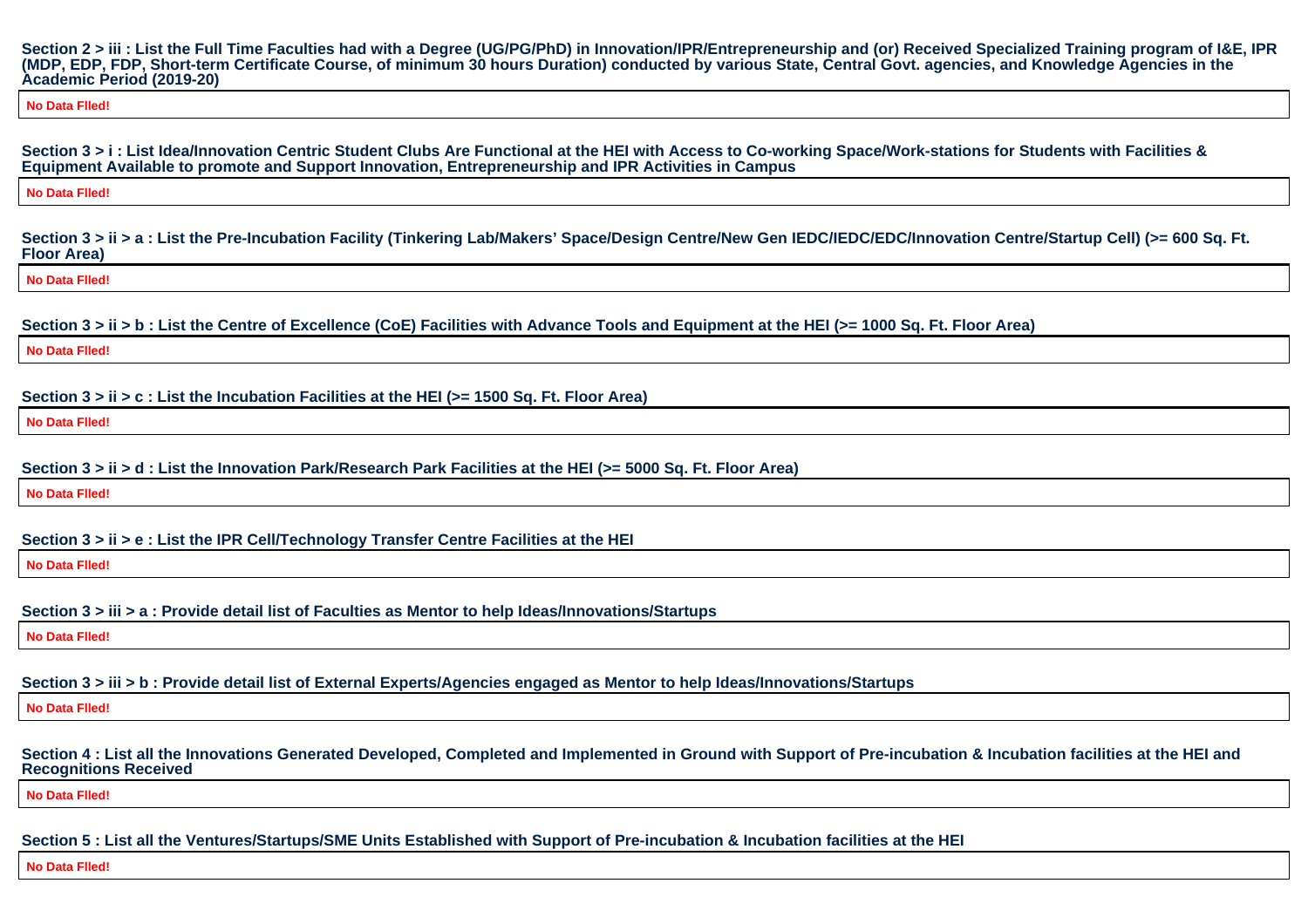**No Data Flled!**

## **Section 8 > ii : List the IPs Filed/Published/Granted (Copyright & Designs Only) by the HEI as an Applicant / Co-applicant / Co-owner**

**No Data Flled!**

**Section 8 > iii : List the IP (Patents only) Filed by the HEI as Applicant / Co-applicant / Co-owner**

**No Data Flled!**

**Section 8 > v : List the IPs hold by the Innovation teams/Startups Incubated at the Pre-incubation/incubation Unit of the HEI**

**No Data Flled!**

**Section 8 > vi : List the IP Commercialized/Transferred Published & Granted to HEI as Co-applicant/Co-owner**

**No Data Flled!**